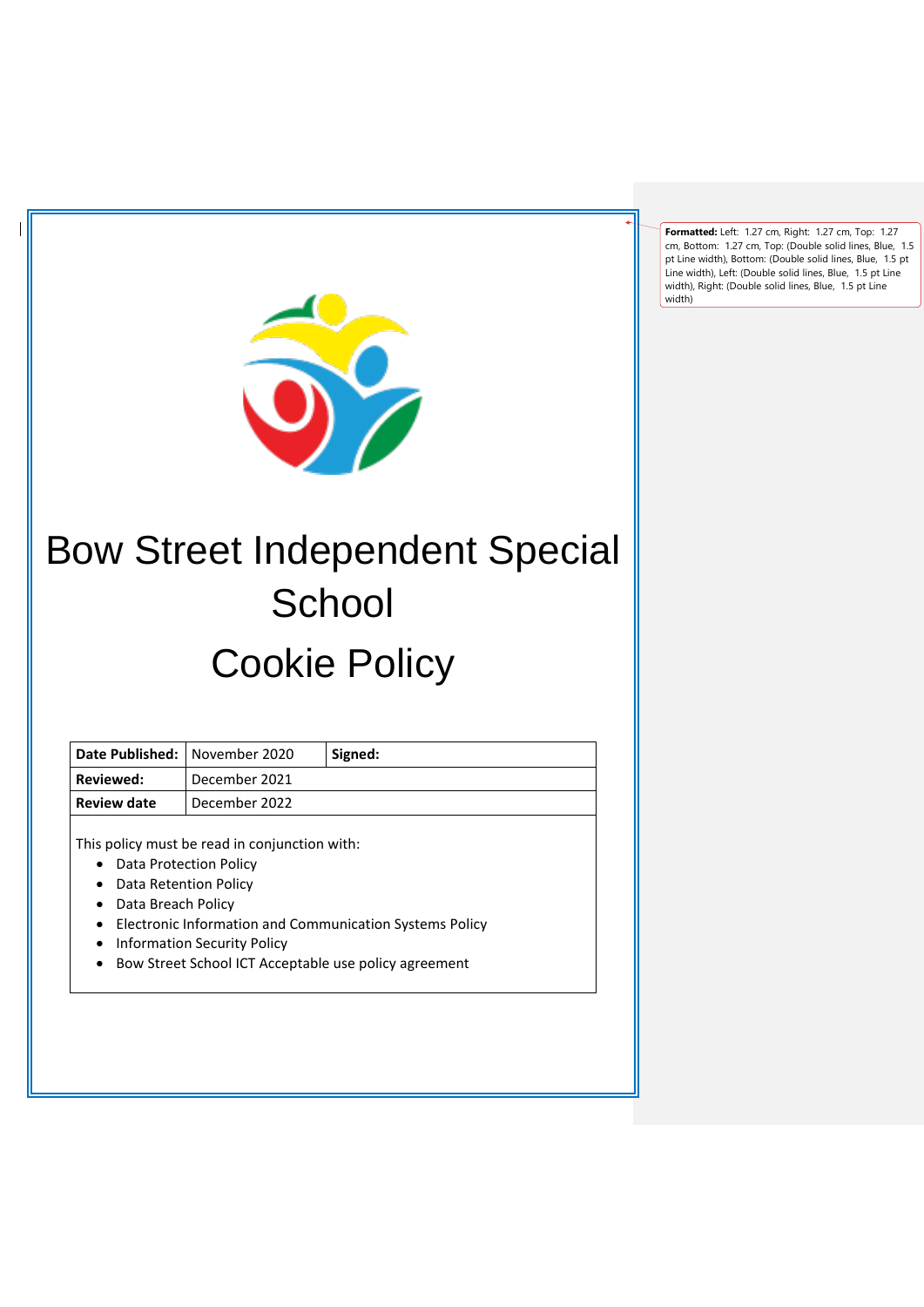# **Bow Street School Cookie Policy**

We ask that you read this cookie policy carefully as it contains important information on and our use of cookies on our website.

### **What are cookies?**

Cookies are small data files that are placed on your computer or mobile device when you visit a website. Cookies are widely used by online service providers to help build a profile of users. Some of this data will be aggregated or statistical, which means that we will not be able to identify you individually.

You can set your browser not to accept cookies and the websites below explain how to remove cookies from your browser. However, some of our website features may not function as a result.

#### **Types of cookies**

The cookies we place on your device fall into the following categories:

- **Session cookies**—these allow our website to link your actions during a particular browser session. These expire each time you close your browser and do not remain on your device afterwards
- **Persistent cookies**—these are stored on your device in between browser sessions. These allow your preferences or actions across our website to be remembered. These will remain on your device until they expire, or you delete them from your cache
- **Strictly necessary cookies**—these cookies are essential for you to be able to navigate our website and use its features. Without these cookies, the services you have asked for could not be provided
- **Performance cookies**—these cookies collect information about how you use our website, eg which pages you go to most often. These cookies do not collect personally identifiable information about you. All information collected by these cookies is aggregated and anonymous, and is only used to improve how our website works
- **Functionality cookies**—these cookies allow our website to remember the choices you make (such as your user name, language, last action and search preferences) and provide enhanced, more personal features. The information collected by these cookies is anonymous and cannot track your browsing activity on other websites **COMMAN COMMENT COMMENT COMMENT COMMENT CONTACT CONTACT**

you may need to ask your web provider as to which cookie types are used.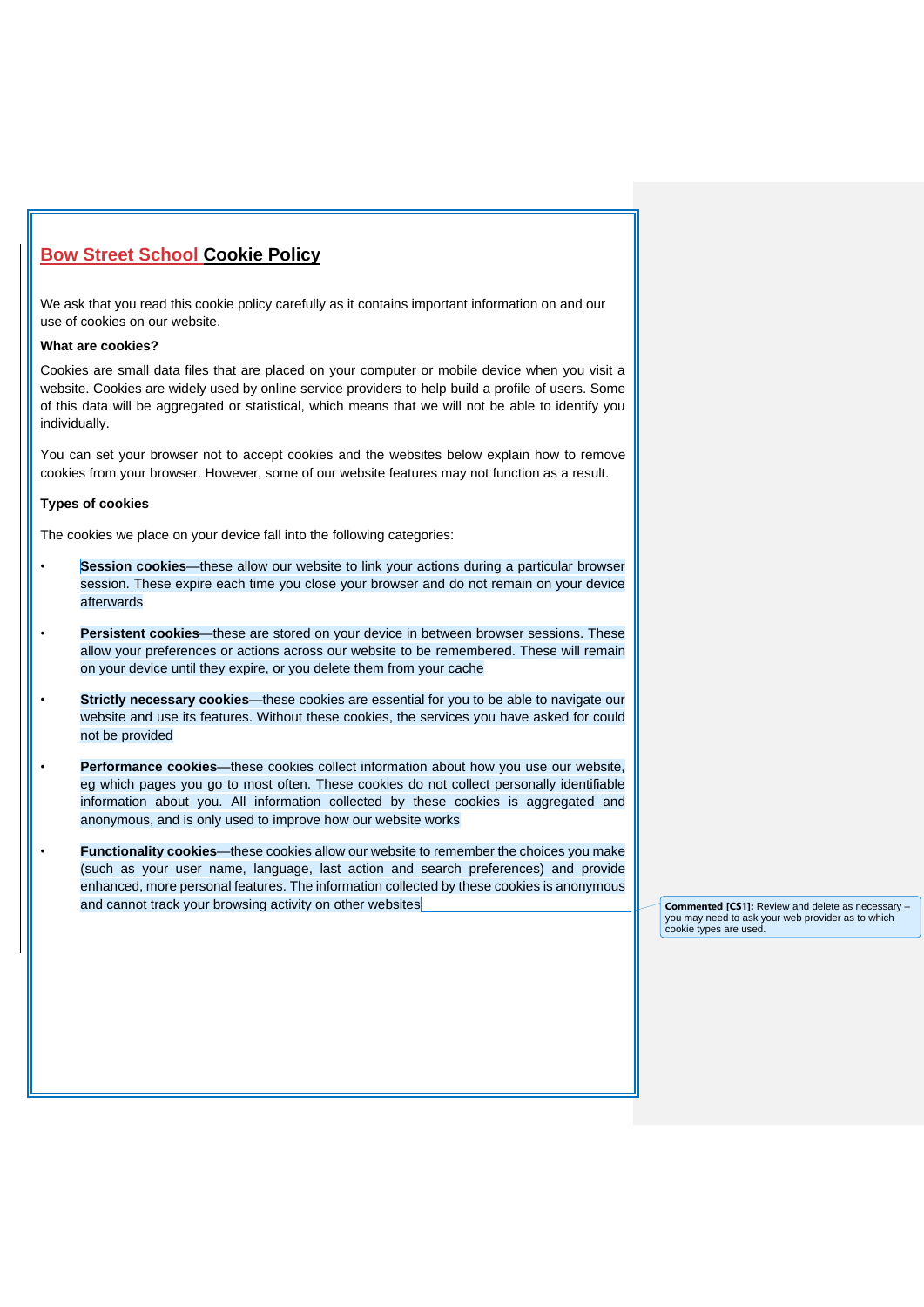#### **The cookies we use**

The table below provides more information about the cookies we use and why:

| The cookies we use                 | What they do                                                   |  | Form   |
|------------------------------------|----------------------------------------------------------------|--|--------|
| <b>UTMA</b>                        | Hnsert a general description, eg: This is a These are all from |  | spaci  |
| <b>UTMB</b>                        | the web analytics service provided by Google Inc which         |  | Form   |
| <b>UTMC</b><br><b>UTMT</b>         | uses cookies to show us how visitors found and explored        |  | Form   |
| <b>UTMV</b>                        | our site, and how we can enhance their experience. It          |  | Form   |
| UTMZ <del>IDescribe</del>          | provides us with information about the behaviour of our        |  | spaci  |
| similar technology,<br>cookie or   | visitors (eg how long they stayed on the site, the average     |  | Form   |
| including its name, type and owner | number of pages viewed) and also tells us how many             |  | Form   |
| eg Google Analytics)]              | visitors we have had.                                          |  | Form   |
|                                    |                                                                |  | color: |

#### **How we use your cookies**

NAME OF SCHOOL]Bow Street School may request cookies to be set on your computer or device. Cookies are used to let us know when you visit our website, how you interact with us and to make your experience using the school website better for you. The cookies we collect will differ depending on what you are looking at on our website. You are able to adapt your cookie preferences, but by blocking certain types of cookie it may mean that your experience on the website is impacted.

#### **Consent to use cookies**

We will ask for your permission (consent) to place cookies or other similar technologies on your device, except where these are essential for us to provide you with a service that you have requested (eg to enable you to put items in your shopping basket and use our check-out process).

There is a notice on our home page which describes how we use cookies and requests your consent to place cookies on your device.

#### **How to turn off cookies**

If you do not want to accept cookies, you can change your browser settings so that cookies are not accepted. If you do this, please be aware that you may lose some of the functionality of this website. For further information about cookies and how to disable them please go to the Information Commissioner's webpage on cookies: https://ico.org.uk/for-the-public/online/cookies/.

#### **How to contact us**

Please contact us, if you have any questions about this cookie policy.

If you wish to contact us, please send an email to bowstreetschool@mail.com *[insert email address*], write to [*insert address*] or call [*insert telephone number*].

## **Changes to this policy**

This policy was published on [*insert date*] 11/11/2020.and last updated on [*insert date*].

atted: Space Before: 0 pt, After: 0 pt, Line ng: single

**Formatted Table**

atted: Font: 12 pt, Font color: Auto

**Formatted:** Space Before: 0 pt, After: 0 pt, Line ng: single

**Formatted:** Font: 12 pt

**Formatted:** Font: Arial, 12 pt, Not Italic

**Formatted:** InsertTextDelim, Font: Arial, 12 pt, Font Auto

**Commented [CS3]:** We would suggest contacting your webpage provider for further details about what cookies are used and what they do. They should be able to assist you in filling out this section (if you only use google analytics let us know and we can assist you in populating the standard uses of google analytics).

**Formatted:** Font: (Default) Arial, 12 pt

**Formatted:** Font: Arial, 12 pt

**Formatted:** Space Before: 0 pt, After: 0 pt, Line spacing: single

**Formatted:** Indent: Left: 0 cm, Hanging: 1.27 cm,

Space Before: 0 pt, After: 0 pt, Line spacing: single **Formatted:** Font: Arial, 12 pt

**Formatted:** Font: Arial, 12 pt

**Formatted:** Font: (Default) Arial, 12 pt, Not Bold **Formatted:** Font: (Default) Arial, 12 pt

**Commented [CS4]:** You don't have to insert all three, as long as you insert at least one form of contact this will suffice

**Formatted:** Font: (Default) Arial, 12 pt

**Formatted:** Font: 12 pt